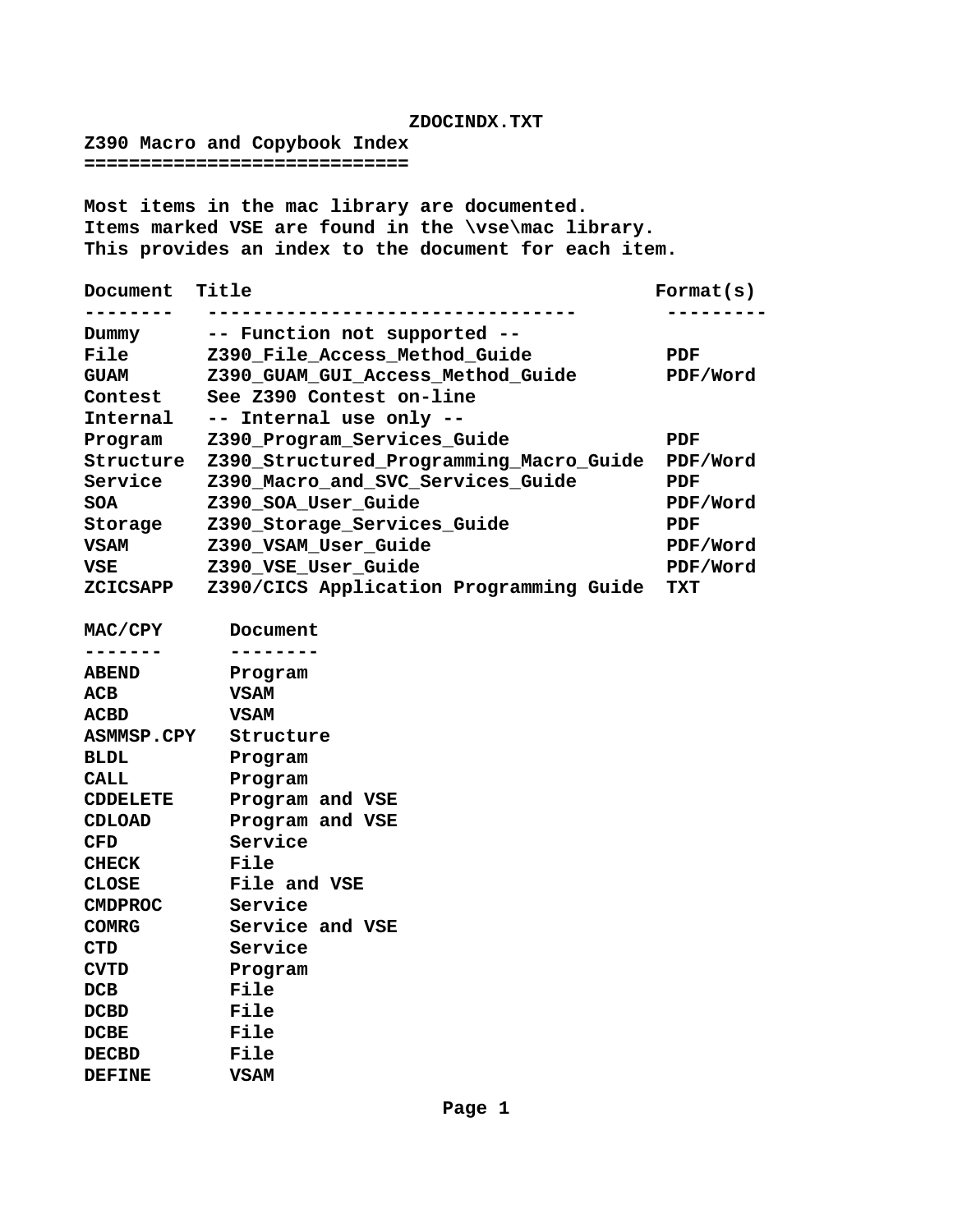**ZDOCINDX.TXT**

| <b>DEFLMOD.CPY</b> | Internal           |  |  |
|--------------------|--------------------|--|--|
| <b>DELETE</b>      |                    |  |  |
|                    | Program            |  |  |
| <b>DEQ</b><br>DO   | Dummy<br>Structure |  |  |
|                    | File and VSE       |  |  |
| <b>DTFPR</b>       |                    |  |  |
| <b>DTFSD</b>       | File and VSE       |  |  |
| <b>ELSE</b>        | Structure          |  |  |
| <b>ELSEIF</b>      | Structure          |  |  |
| <b>ENDDO</b>       | Structure          |  |  |
| <b>ENDIF</b>       | Structure          |  |  |
| <b>ENQ</b>         | Dummy              |  |  |
| <b>EOJ</b>         | Program and VSE    |  |  |
| <b>EPIED</b>       | Program            |  |  |
| <b>EQUREGS</b>     | Program            |  |  |
| <b>ERASE</b>       | <b>VSAM</b>        |  |  |
| <b>ESPIE</b>       | Program            |  |  |
| <b>ESTAD</b>       | Program            |  |  |
| <b>ESTAE</b>       | Program            |  |  |
| <b>ESTAEX</b>      | Program            |  |  |
| <b>EXEC</b>        | <b>ZCICSAPP</b>    |  |  |
| <b>EXIT</b>        | Program            |  |  |
| <b>EXTRACT</b>     | Dummy              |  |  |
| <b>FREEMAIN</b>    | Storage            |  |  |
| <b>FREEVIS</b>     | Storage and VSE    |  |  |
| <b>GENCB</b>       | <b>VSAM</b>        |  |  |
| <b>GET</b>         | File and VSAM      |  |  |
| <b>GETENV</b>      | Service            |  |  |
| <b>GETTIME</b>     | Service and VSE    |  |  |
| <b>GETMAIN</b>     | Storage            |  |  |
| <b>GETVIS</b>      | Storage and VSE    |  |  |
| <b>GPARMOD</b>     | Internal           |  |  |
| <b>GUAM</b>        | <b>GUAM</b>        |  |  |
| ΙF                 | Structure          |  |  |
| <b>IHADCBE</b>     | File               |  |  |
| <b>KSIRD</b>       | <b>VSAM</b>        |  |  |
| KSITD              | VSAM               |  |  |
| LINK               | Program            |  |  |
| LOAD               | Program            |  |  |
| LX                 | Internal           |  |  |
| MODCB              | VSAM               |  |  |
| <b>OPEN</b>        | File and VSE       |  |  |
| <b>PENTRY</b>      | Program            |  |  |
| <b>PERFORM</b>     | Program            |  |  |
| <b>PEXIT</b>       | Program            |  |  |
| PM                 | Program            |  |  |
|                    |                    |  |  |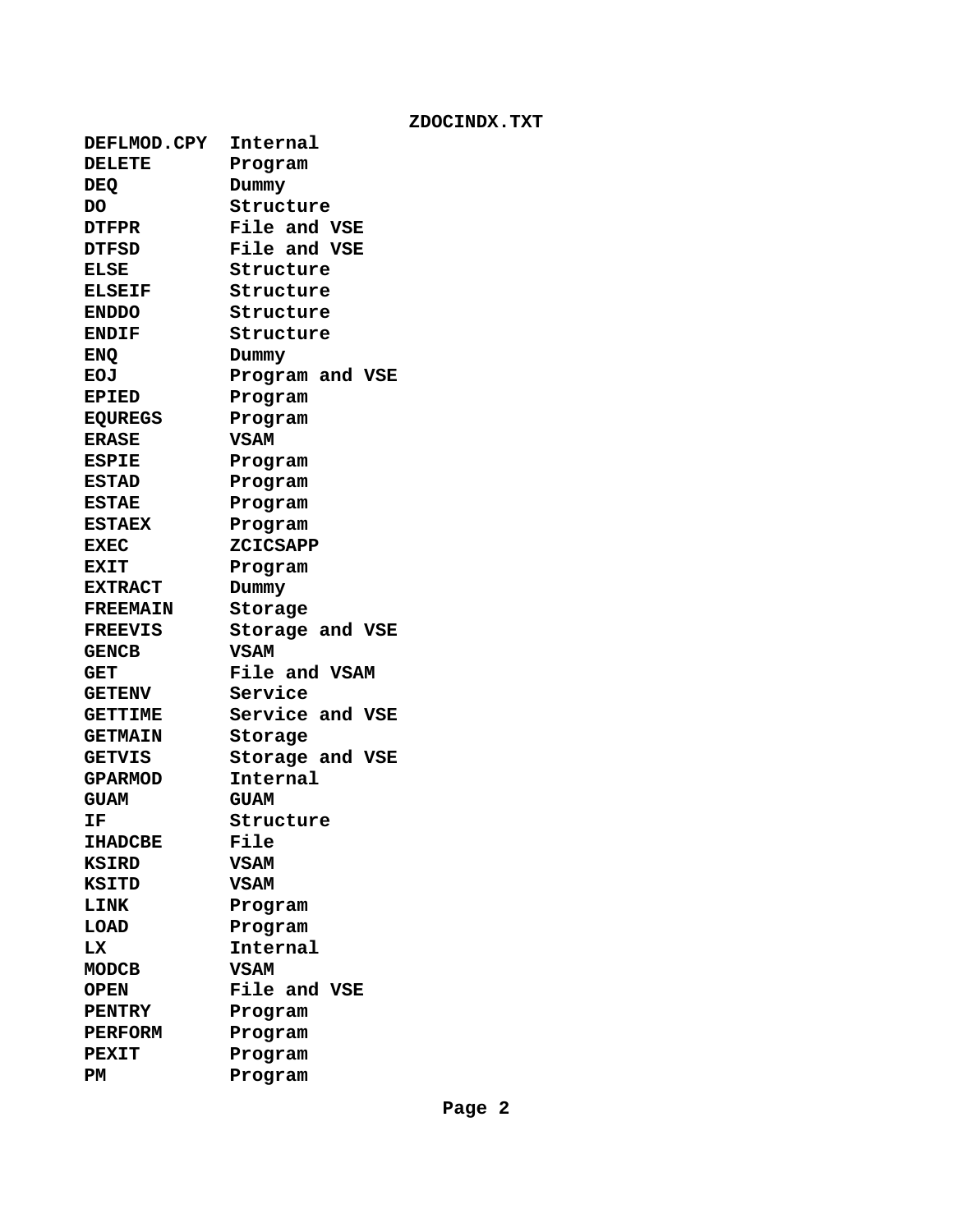| <b>POINT</b>       | File and VSAM |
|--------------------|---------------|
| <b>POST</b>        | Service       |
| <b>PSAD</b>        | Program       |
| <b>PUT</b>         | File and VSAM |
| <b>READ</b>        | File          |
| <b>RESTORE</b>     | Program       |
| <b>RETURN</b>      | Program       |
| RPL                | <b>VSAM</b>   |
| <b>RPLD</b>        | <b>VSAM</b>   |
| <b>SAVE</b>        | Program       |
| <b>SHOWCB</b>      | <b>VSAM</b>   |
| <b>SNAP</b>        | Program       |
| <b>SQL_INCLUDE</b> | Dummy         |
| <b>STFSMODE</b>    | Dummy         |
| <b>STIMER</b>      | Service       |
| <b>STLINENO</b>    | Dummy         |
| <b>STORAGE</b>     | Storage       |
| <b>STTMPMD</b>     | Dummy         |
| STX                | Internal      |
| <b>SUBENTRY</b>    | Program       |
| <b>SUBEXIT</b>     | Program       |
| TCPIO              | <b>SOA</b>    |
| <b>TESTCB</b>      | <b>VSAM</b>   |
| TGET               | <b>GUAM</b>   |
| <b>TIME</b>        | Service       |
| <b>TN3270</b>      | <b>GUAM</b>   |
| <b>TPUT</b>        | <b>GUAM</b>   |
| <b>TTIMER</b>      | Service       |
| <b>VCDTD</b>       | <b>VSAM</b>   |
| <b>WAIT</b>        | Service       |
| <b>WRITE</b>       | File          |
| <b>WTO</b>         | Service       |
| <b>WTOR</b>        | Service       |
| <b>XCTL</b>        | Program       |
| <b>XLATE</b>       | Service       |
| <b>YREGS</b>       | Program       |
| ZCVTD              | Program       |
| ZDEFINE.CPY        | Internal      |
| <b>ZDEFINE</b>     | Internal      |
| <b>ZGENACB</b>     | Internal      |
| ZGENMACF           | Internal      |
| <b>ZGENOPTD</b>    | Internal      |
| ZGENRPL            | Internal      |
| <b>ZKSIRD</b>      | Internal      |
| ZKSITD             | Internal      |